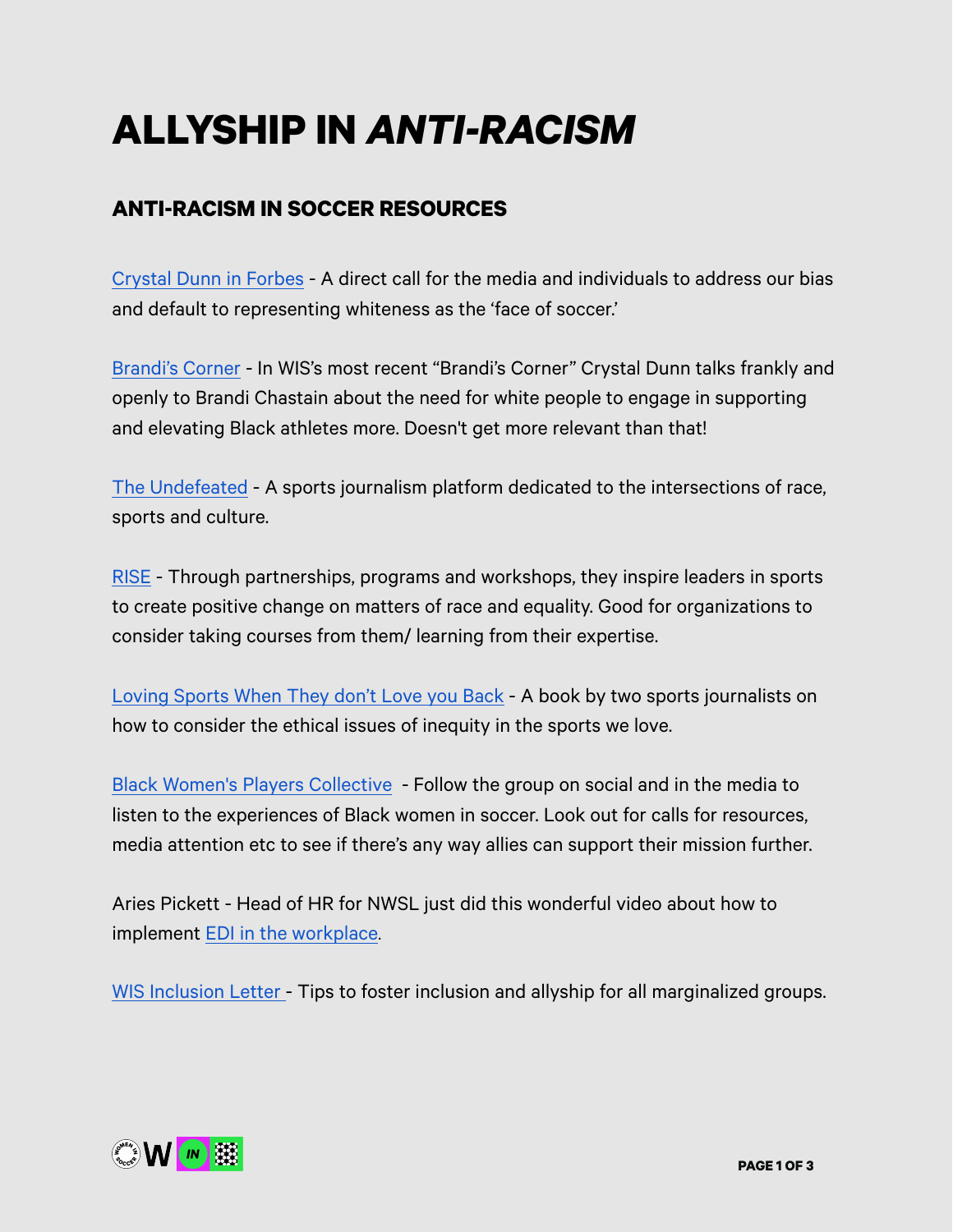### **GENERAL RESOURCES**

The [Racial Justice Bookshelf](https://www.racialjusticebookshelf.com/book/how-we-get-free) was created to make it easy to find and buy anti-racist books from Black-owned bookstores.

[The Vanishing Half](https://www.racialjusticebookshelf.com/book/the-vanishing-half) by Brit Bennett - Fiction that's highly accessible and entertaining but asks us to consider what it means to be ourselves authenticity when we are faced with racism, colorism, sexism and homophobia. Allyship is about listening with empathy.

#### [How We Get Free: Black Feminism and the Combahee River Collective](https://www.racialjusticebookshelf.com/book/how-we-get-free)

by Keeanga Yamahtta Taylor – "Eliminating racism in the women's movement is by definition the work for white women to do."

#### [Link to find Black-Owned restaurants](https://www.delish.com/food-news/a32744504/black-owned-restaurants-near-me/)

Instagram - DAILY exercises and reminders to develop allyship tools. Some accounts to follow:

- [Anti Racism Daily](https://www.instagram.com/antiracismdaily/) Take action to dismantle white supremacy
- [Laylafsaad](https://www.instagram.com/laylafsaad/)  NYT bestselling author #MeAndWhiteSupremacy
- [Shop.thoughful](https://www.instagram.com/shop.thoughtful/) Black owned businesses
- [Courtneyahndesign](https://www.instagram.com/p/CHgzEbthdho/) Korean American anti-racist educator
- [No White Saviors](https://www.instagram.com/nowhitesaviors/)  EDUCATION ADVOCACY ACTION